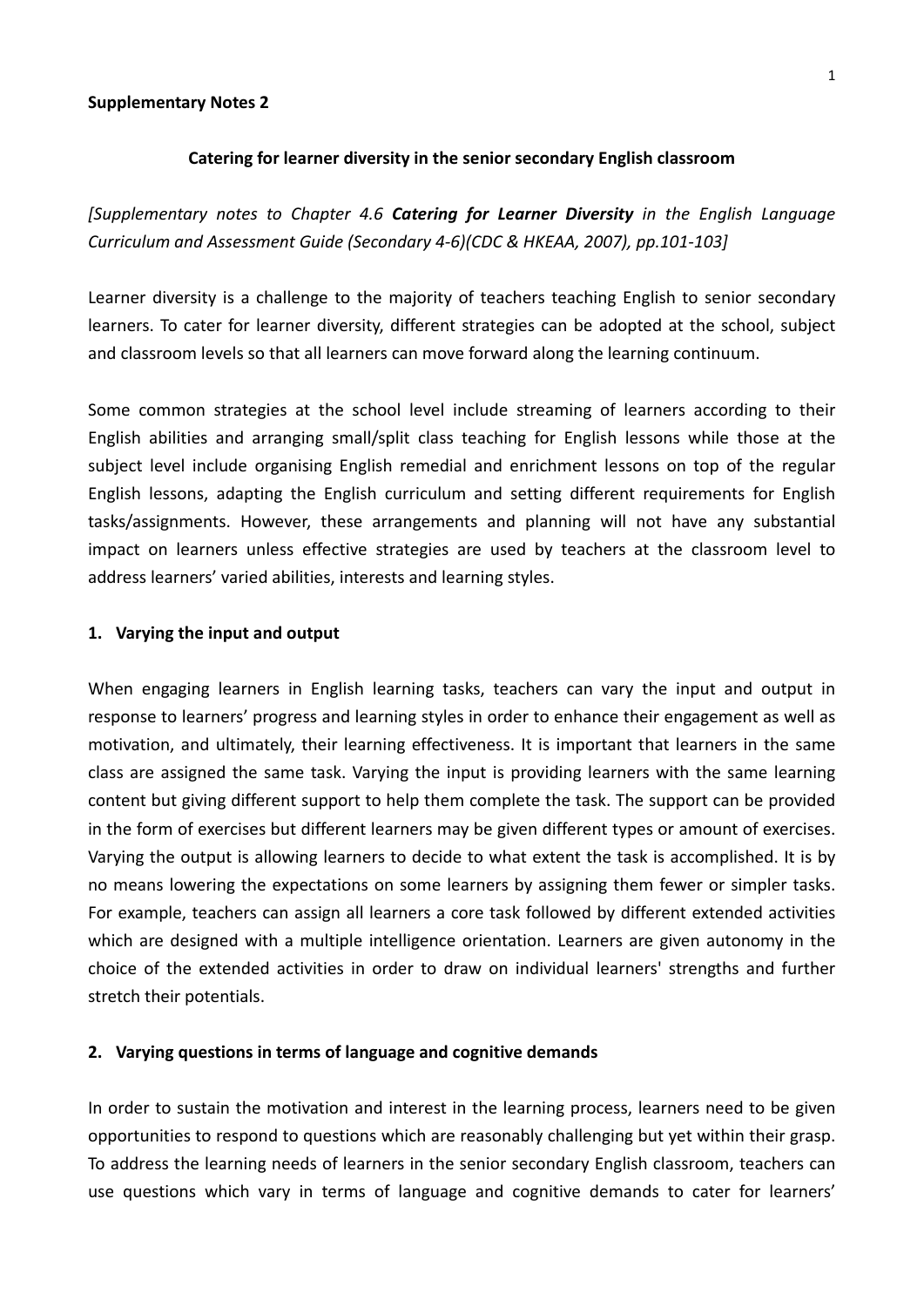different English proficiency levels and cognitive abilities. These questions refer to those used for daily interactions with learners in tackling learning tasks as well as those set in task sheets at different stages of learning. Teachers may make reference to the revised Bloom's Taxonomy in designing questions of different cognitive demands. For example, for English tasks which require learners to read one or more texts and solve a problem, questions involving lower cognitive abilities such as extracting explicitly stated information as well as higher cognitive abilities such as making connections among various sources may be set. On the contrary, questions that require higher order thinking processes such as justifying a decision and writing a personal reflection may be set as an optional activity to challenge learners to achieve deep learning and develop metacognitive capabilities. These learning activities typically entail fully operational mastery of the language, substantial world knowledge and a good command of language development strategies. However, it is crucial for teachers to provide support through strategic scaffolding such as paraphrasing the questions and giving quality feedback during the learning and teaching process to enable the weaker learners to tackle the more demanding questions.

# **3. Employing flexible grouping strategies**

Types of grouping strategies include whole class, pair/group (e.g. homogeneous and heterogeneous) and individual. When adopting these strategies, teachers are advised to take into consideration learners' preferences and the nature of the tasks. Learners usually have their own preferences in terms of grouping. Some derive more satisfaction from individual work while others fare best with pair or group work. Teachers can also decide on the group configuration based on the nature of the tasks to bring about best results. For example, introducing new information/concepts and wrapping up the lesson to the whole class does not only save time but also establish a sense of community for learners. Individual activities like intensive reading, self-evaluation and note-taking can cater for individual learners' progress. Brainstorming and information gap or jigsaw activities, which are usually done in groups or pairs, can promote peer learning and enhance learners' engagement. Employing flexible grouping arrangements, together with well-designed activities and tasks, can cater for learners of different styles and stages of progress.

# **4. Providing timely feedback**

As learners of different stages of progress and learning styles are expected to acquire knowledge and skills at their own pace, constant feedback, both verbal or written, should be given based on the performance and progress of individual learners to help them set their own learning goals and improve further. Examples of teacher and peer/self assessment forms, sample script with teacher's feedback and suggestions on how to provide feedback or comment on learners' writing are provided on pages 8‐24 in Supplementary Notes 3A on Assessment *for* Learning.